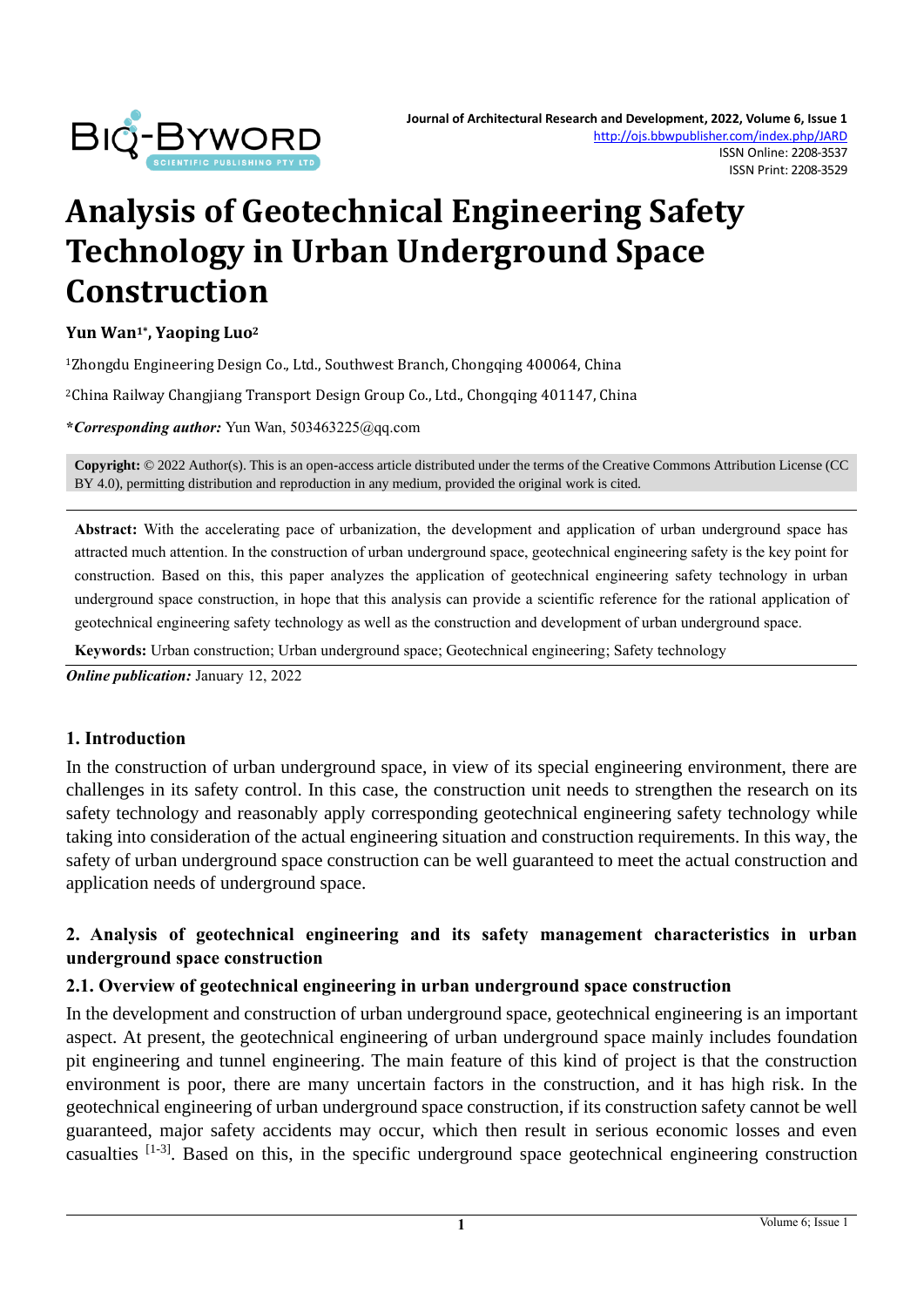process, the construction unit must pay enough attention to its safety technology and ensure the safety of the whole project through the reasonable application of safety technology.

## **2.2. Main characteristics of geotechnical engineering safety management**

During the construction of urban underground space, the safety management characteristics of geotechnical engineering mainly include three aspects: the first is diversity; the second is mobility; and the third is chronicity. **Table 1** is an analysis of these three main features and their specific conditions.

|  | Table 1. Main characteristics and details of geotechnical engineering safety management in urban |  |  |  |  |  |
|--|--------------------------------------------------------------------------------------------------|--|--|--|--|--|
|  | underground space construction                                                                   |  |  |  |  |  |

| Number | Features   | Specific situation                                                                                         |
|--------|------------|------------------------------------------------------------------------------------------------------------|
|        | Diversity  | The overall project construction scale is relatively large, there are many participating units, the safety |
|        |            | management is complex, and the management methods at all levels are different.                             |
| ∍      | Mobility   | There are many divisional and subdivisional works involved; there are many processes in each               |
|        |            | subdivisional work. In order to ensure on-schedule completion, the mobility of mechanical equipment        |
|        |            | and construction personnel is relatively large.                                                            |
| 3      | Chronicity | The overall construction period is relatively long, safety problems may occur at any time, and safety      |
|        |            | guarantee needs to be done in specific applications; therefore, long-term safety management is             |
|        |            | required.                                                                                                  |

## **3. Application of geotechnical engineering safety technology in urban underground space construction**

## **3.1. Application of environmental safety technology**

In the process of geotechnical engineering construction of urban underground space, environmental safety is the key. Therefore, the construction unit must strengthen the research on environmental safety technology and strictly implement it in specific construction. For example, in the construction of underground deep foundation pit in urban space, the construction unit should control its environmental safety through the following technical measures: first, all mechanical equipment should be placed in strict accordance with the specified distance during construction to avoid mutual influence due to excessive distance of mechanical equipment; second, all engineering materials should be sorted and placed neatly, and the placement height must be controlled within a specified limit, which should be consistent with relevant safety technical standards, without affecting the normal operation of mechanical equipment on the construction site; third, the construction site ground should be kept clean, sundries, garbage, and oil stains should be cleaned in time, and emphasis should be on the production control of pollutants during construction. All pollutants generated should be treated in a centralized manner, waste heat and waste water should be recycled, and solid waste as well as waste gas should be reasonably disposed in accordance with the relevant provisions of "Environmental Management Procedure." In addition, clean construction technology should be selected as much as possible during the preparation of the construction scheme  $^{[4]}$ .

## **3.2. Application of mechanical equipment safety technology**

In the construction of urban underground space, mechanical equipment is the key to geotechnical engineering construction. In particular, underground geotechnical engineering itself has strong particularity, and many mechanical equipment is required in its construction. It needs to be applied to some special mechanical equipment, such as cutting machines, cranes, and pressure vessels, which are relatively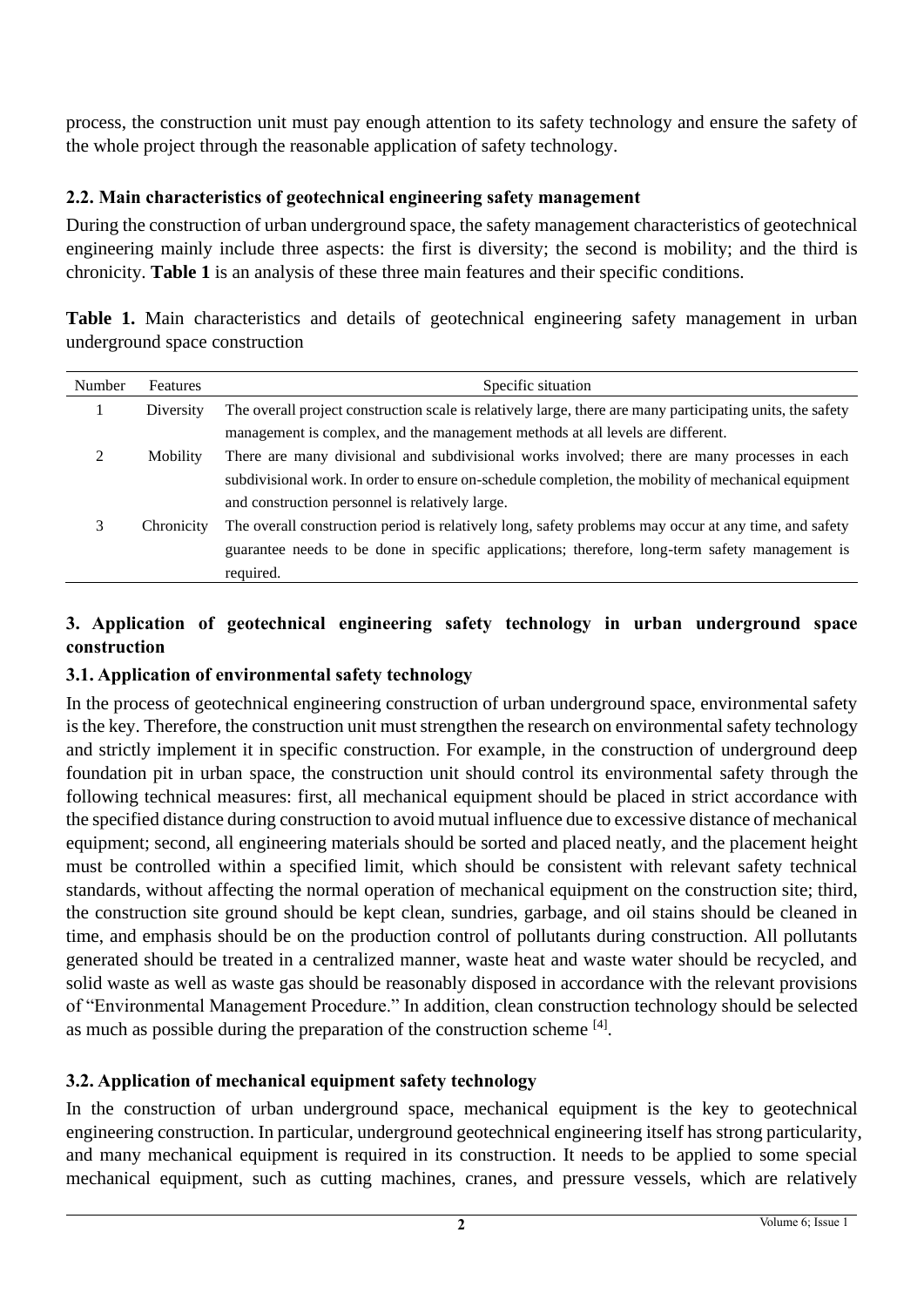dangerous. Once problems occur, there is a high possibility of major safety accidents and immeasurable losses. Based on this, in the specific application of geotechnical engineering safety technology, the construction unit must pay attention to the reasonable application of construction equipment safety technology. In this process, first of all, it is necessary to make a reasonable selection of mechanical equipment in strict accordance with the engineering design and actual needs as well as standardize the operation technical process and safety precautions of each mechanical equipment. Second, before the mechanical equipment enters the construction site, the quality inspection personnel must inspect it in a strict manner. The mechanical equipment account should be established and improved. It can only be allowed to enter the construction site when the quality and performance of the mechanical equipment fully meet the engineering requirements and standards. The third is to ensure that every mechanical equipment operator works with a certificate. For new mechanical equipment, the pre-job training for operators needs to be emphasized. If necessary, professional technicians should be arranged to provide on-site guidance to ensure the application effect and safety when using the mechanical equipment as well as to avoid safety accidents caused by improper operation. The fourth is to ensure that the regular maintenance and daily maintenance of the mechanical equipment are effectuated well. This should be under the responsibility of professional maintenance technicians. Through daily maintenance and regular maintenance, the abnormalities of the mechanical equipment can be determined in time and dealt with effectively, thus avoiding the safety problems caused by mechanical equipment faults [5-7].

## **3.3. Application of support safety technology**

In the construction of urban underground space, good support is the key to ensure the safety of geotechnical engineering construction. Based on this, the construction unit needs do a good job in the underground geotechnical engineering support according to the actual situation and reasonably apply its safety technology in its support. In this process, it is first necessary to reasonably select the type of support. In the selection, the support technology should be determined according to the following conditions: the first is to scientifically evaluate the main types of rock mass; the second is to evaluate the adaptability of rock mass category change; the third is to evaluate the adaptability of rock mass under special or great ground pressure conditions; the fourth is to evaluate the adaptability of groundwater properties; the fifth is to evaluate the economy of the support technology; the sixth is to evaluate the operation time of support construction. Only on the basis of ensuring that the above evaluation results meet the actual engineering conditions and construction requirements, then the corresponding support technology can be selected to ensure the safety of geotechnical engineering construction in urban underground space [8]. For example, during the construction of urban underground tunnel, its geotechnical support structure and its basic application are shown in **Table 2**.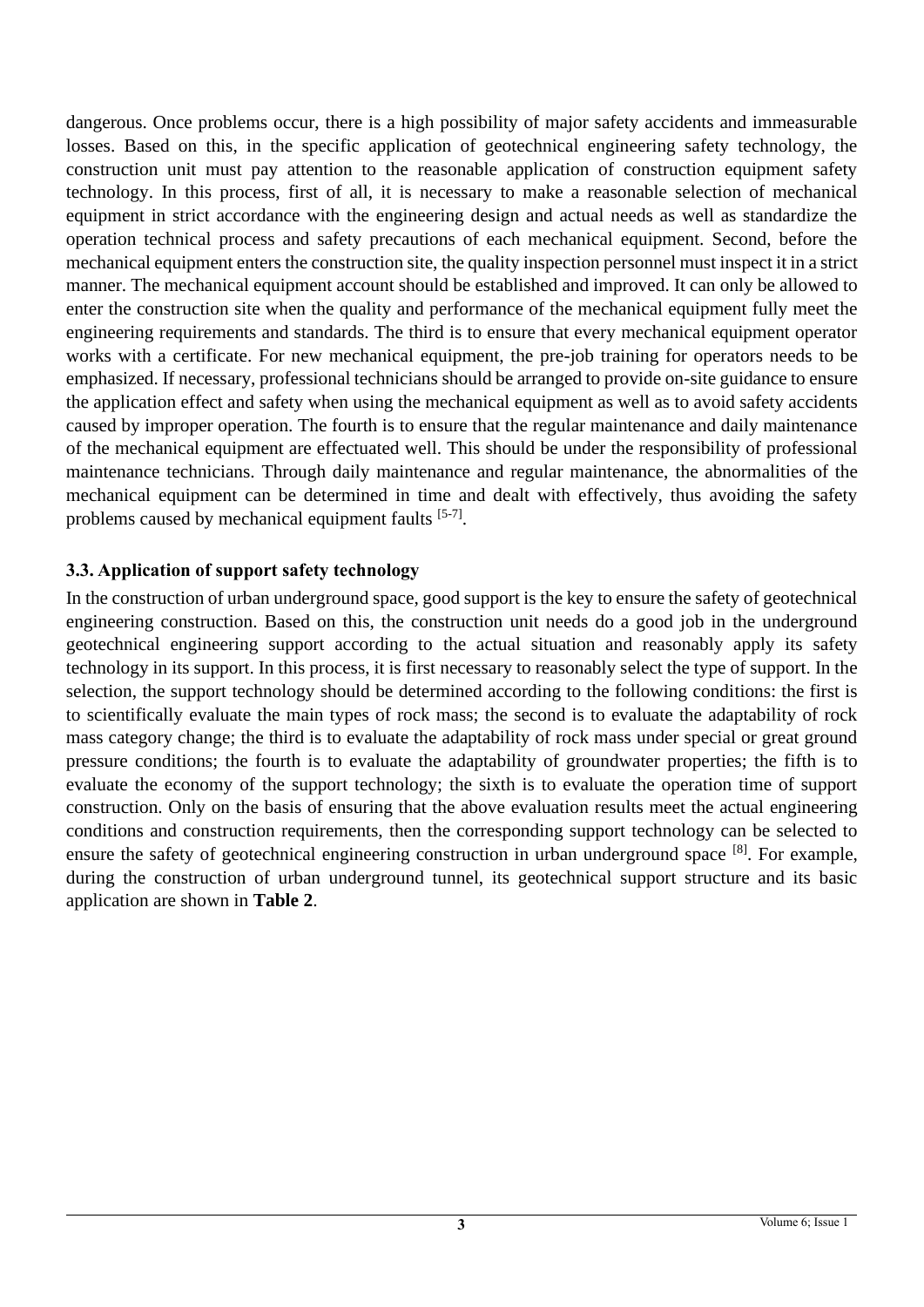|                                                   | Hybrid support                                     |                                                          |               | Concrete support                |                     |                                   | Anchor bolt<br>and metal | Steel<br>structure | Wood<br>structure |
|---------------------------------------------------|----------------------------------------------------|----------------------------------------------------------|---------------|---------------------------------|---------------------|-----------------------------------|--------------------------|--------------------|-------------------|
| Requirement                                       | Shotcrete<br>anchor steel<br>support back<br>plate | Shotcrete<br>anchor steel<br>support short<br>anchor rod | Steel support | Concrete<br>spraying<br>support | Guniting<br>support | Protective<br>concrete<br>support | mesh<br>support          | support            | support           |
| Support type<br>Drainage conditions               | Available                                          | Very good                                                | Very good     | Very good                       | Not<br>considered   | Appropriate                       | Very good                | Available          | Very good         |
| Adaptive confrontation<br>of track shape          | Appropriate                                        | Very good                                                | Available     | Very good                       | Not<br>considered   | Available                         | Very good                | Available          | Not<br>available  |
| Adaptive confrontation<br>of rock mass properties | Very good                                          | Very good                                                | Appropriate   | Very good                       | Not<br>considered   | Available                         | Available                | Appropriate        | Appropriate       |
| The harm caused by<br>displacement                | Not<br>considered                                  | Not<br>considered                                        | Available     | Available                       | Not<br>considered   | Very good                         | Very good                | Not<br>considered  | Available         |
| Possibility of future<br>strengthening            | Appropriate                                        | Very good                                                | Appropriate   | Very good                       | Not<br>considered   | Available                         | Very good                | Appropriate        | Appropriate       |
| Possibility of stress<br>preloading               | Available                                          | Appropriate                                              | Available     | Not<br>available                | Not<br>considered   | Not<br>available                  | Appropriate              | Available          | Available         |
| Small support<br>resistance                       | Very good                                          | Very good                                                | Appropriate   | Appropriate                     | Not<br>considered   | Very good                         | Available                | Appropriate        | Available         |
| Fast erection speed                               | Appropriate                                        | Appropriate                                              | Available     | Very good                       | Not<br>considered   | Not<br>available                  | Very good                | Available          | Not<br>available  |
| Contact<br>comprehensiveness                      | Appropriate                                        | Very good                                                | Available     | Very good                       | Not<br>considered   | Very good                         | Not<br>available         | Available          | Available         |
| Contact tightness                                 | Appropriate                                        | Very good                                                | Available     | Very good                       | Not<br>considered   | Very good                         | Not<br>available         | Appropriate        | Available         |

#### **Table 2.** Supporting structure and its basic application in urban underground tunnel construction

## **3.4. Application of safety monitoring technology**

In the process of urban underground space construction, geotechnical engineering monitoring is the key to fully grasping the overall engineering stress, shape change, support structure, and underwater conditions. At the same time, it is also an important reference for the formulation of geotechnical engineering safety technology scheme and the implementation of safety technology. Based on this, in the construction process, the construction unit needs to strengthen its geotechnical engineering monitoring, so as to timely determine the adverse conditions and take reasonable technical measures for effective treatment, so as to ensure the safety of geotechnical engineering construction in urban underground space. According to the current underground geotechnical engineering construction, its monitoring technology mainly includes direct geometric monitoring, indirect geometric monitoring, and physical monitoring [9,10] . **Table 3** shows several main underground monitoring technologies of geotechnical engineering and their specific situations.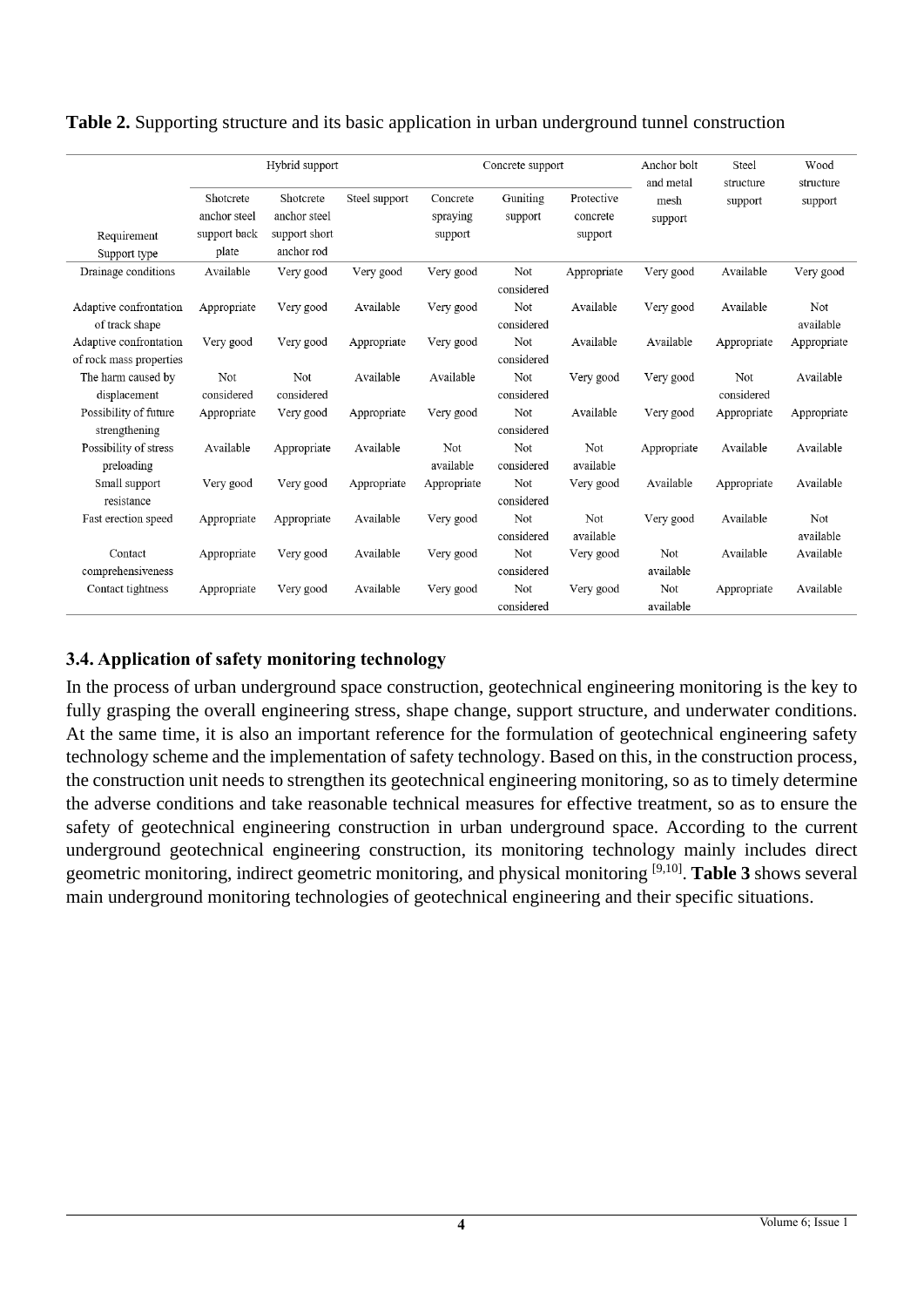| Number | Monitoring          | Monitoring items                            | Equipment or system             |  |  |  |
|--------|---------------------|---------------------------------------------|---------------------------------|--|--|--|
|        | technology          |                                             |                                 |  |  |  |
|        | Direct geometric    | Horizontal displacement monitoring of       | Fixed gradiograph               |  |  |  |
|        | monitoring          | diaphragm wall                              |                                 |  |  |  |
|        |                     | Spatial shape monitoring                    | Convergent deformation system   |  |  |  |
|        |                     | Precise monitoring of geological subsidence | <b>ELBEAM</b>                   |  |  |  |
| 2      | Indirect geometric  | Spatial shape monitoring                    | GeoMonitor automatic monitoring |  |  |  |
|        | monitoring          |                                             | system, digital camera          |  |  |  |
|        |                     | Tunnel shape monitoring                     | Bassett convergence system      |  |  |  |
| 3      | Physical monitoring | Advanced allogeneic monitoring              | Seismic reflection detector,    |  |  |  |
|        |                     |                                             | geological radar                |  |  |  |

**Table 3.** Main underground monitoring technologies of geotechnical engineering and their specific situations

## **4. Conclusion**

In conclusion, the application of geotechnical engineering safety technology is very important in the construction of urban underground space. Therefore, the construction unit must be clear about the urban underground space geotechnical engineering construction and its main safety technical characteristics. Then, based on the actual situation and the actual demand, it is necessary to take reasonable technical measures for safety protection, including the application of environmental safety technology, mechanical equipment safety technology, support safety technology, and monitoring safety technology. Only in this way, the safety of underground geotechnical engineering construction can be ensured, the overall project quality and safety requirements can be met, and sufficient scientific safety guarantee can be provided for the application of urban underground space.

## **Disclosure statement**

The authors declare that there is no conflict of interest.

## **References**

- [1] Zou X, Wen W, 2021, Safety Technology Analysis of Underground Space Geotechnical Engineering. Bulk Cement, 2021(02): 62-64.
- [2] Yang S, Liu F, 2021, Study on Soil and Water Risk Control Countermeasures in the Whole Life Cycle of Underground Section of Municipal Railway. Modern Urban Transit, 2021(01): 18-23.
- [3] Zhao Z, 2021, Research on Safety Monitoring Technology of Urban Underground Space Geotechnical Engineering. Engineering and Technological Research, 2021(01): 247-248.
- [4] Yi R, Jia K, 2020, Study on the Safety of Urban Underground Space. Geology and Exploration, 2020(05): 1072-1079.
- [5] Yuan X, 2020, Evaluation of Geological Environment Suitability of Urban Underground Facilities. Beijing University of Civil Engineering and Architecture.
- [6] Meng J, 2020, Research on Safety Risk Pre-control of Underground Engineering Crossing Existing Subway Based on GA-BP. Xi'an University of Architecture and Technology.
- [7] Zheng J, 2020, Research on Construction Risk Assessment of Shallow and Long-span Underground Excavation Project. Beijing Jiaotong University.